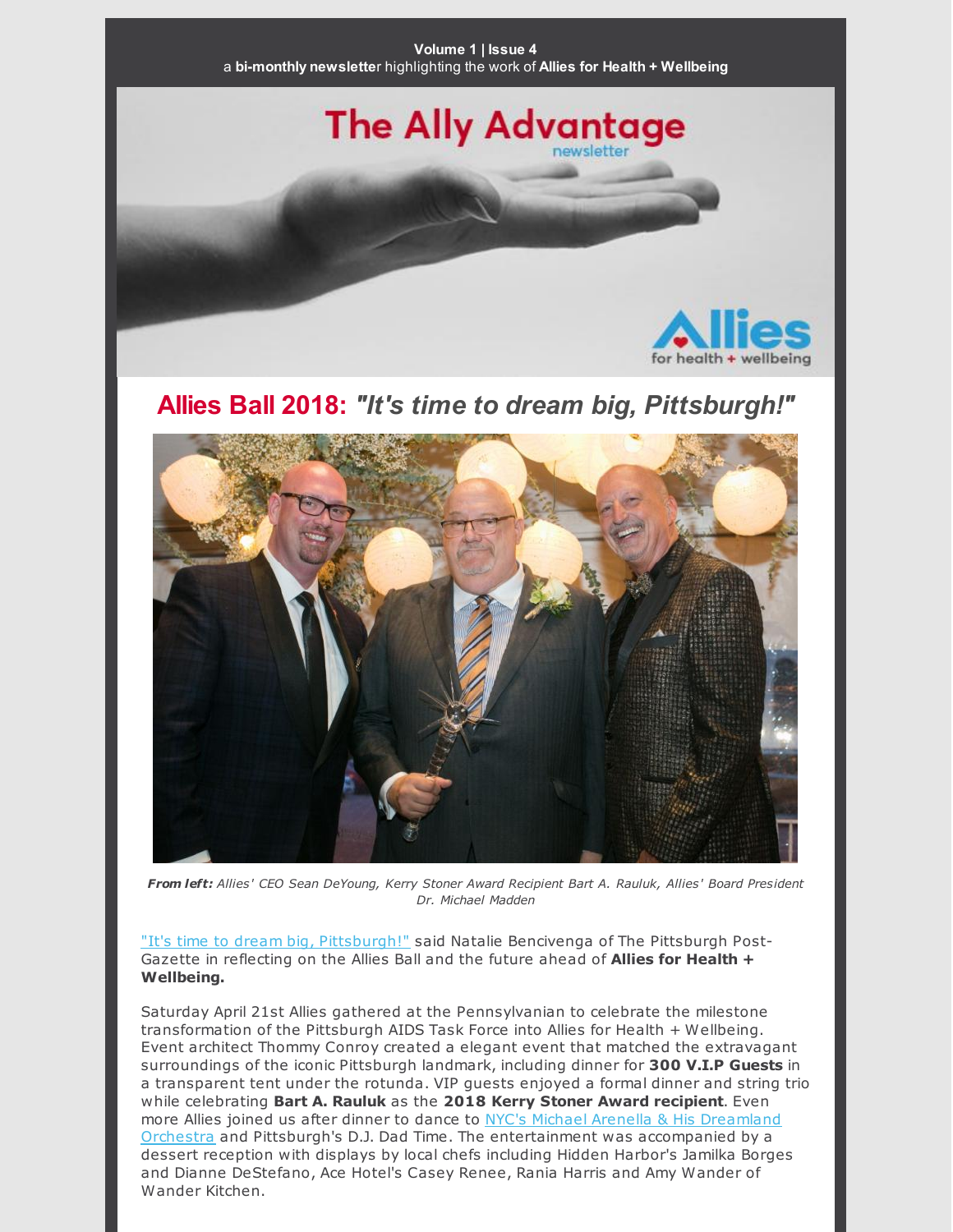**By the end of the evening, Allies for Health + Wellbeing and your support raised more than**

### **\$127,000.00**

**to support programs and services of the agency.**

**View Pictures from the 2018 Allies Ball**

# **Impact Every Day since 1985**

made possible by you

#### **Allies raise \$2,475 to #FeedPGH**

Tuesday May 1, 2018 **The Pittsburgh Foundation's Critical Needs Alert** pledged to match all gifts made to benefit **Allies' Food Pantry.**

**You raised \$2,475.00** to benefit the most frequently used service among Allies' clients.

**Learn more about the [Critical](https://www.pittsburghgives.org/) Needs Alert**



## **Allies and Advocacy** use your voice today

#### **Have you spotted the #WeAreAllies Campaign?**

Take a photo of the **#WeAreAllies** Campaign, post it to your social media and tag **@AlliesPGH** on Facebook, Twitter or Instagram!

Using your social media to **#BeAnAlly** increases the the knowledge and awareness of Allies' services, mission and vision throughout southwestern Pennsylvania.



**Connect with Allies' on [Facebook](https://www.facebook.com/AlliesPGH/)**

## **Allies and Events** mark your calendar

#### **Join Allies at PRIDE 2018!**

**Pittsburgh Pride 2018** will take place June 1 - 10, ending with the Annual Pride March through downtown on June 10.